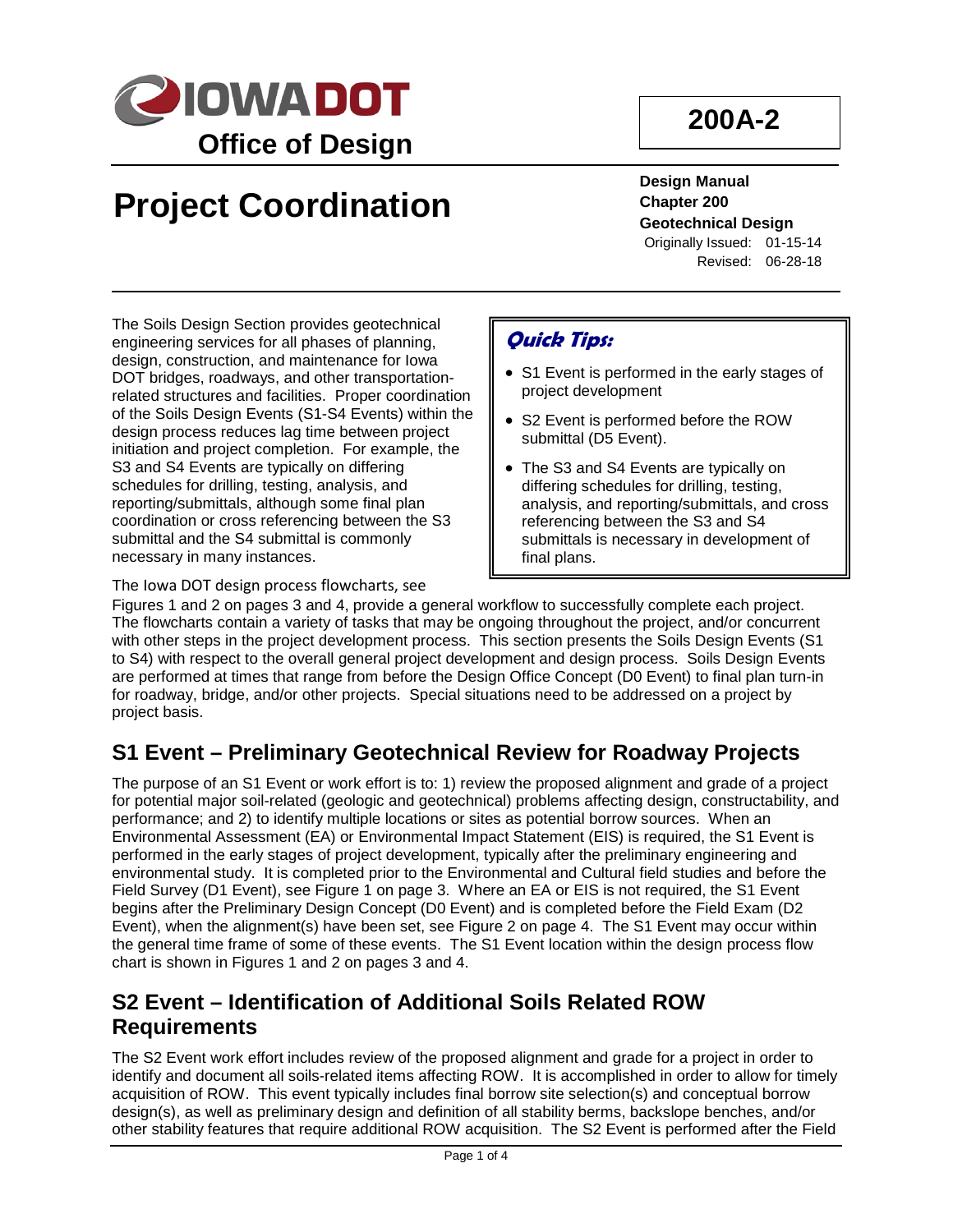Exam Plan Development (D2 Event), and before the ROW submittal (D5 Event). This is typically before receipt of the Final TS&L (B1 Event). Except for bridges, the full drilling program (or at least all that is necessary to accomplish all S2 activities) is normally performed during the S2 study. It needs to cover the roadway alignment and borrow areas, and the structures whose locations have been determined at that point in time. In some cases, a phased investigation program will be required in order to address specific project needs. The S2 Event location within the design process flow chart is shown in Figures 1 and 2 on pages 3 and 4.

#### **S3 Event – Final Soils Related Items for Roadway Projects**

The S3 Event includes all final soils-related work for grading, paving, and grading-related projects including:

- Soils Plan and Profile sheets (Q sheets),
- Subgrade treatment tab,
- Longitudinal subdrain tab,
- Shrinkage tab,
- Summary of Structure Settlement form,
- Settlement plates,
- Incorporation of all stability items (benches, berms, blankets, drains, etc.) onto Q sheets and cross-sections,
- All soils usage information (such as select and unsuitable soils) on final cross-sections,
- Applicable soils tabulations (CS sheets), and
- Everything else soils-related that needs to be performed during the S3 Event.

The S3 Event is performed after the Plans Submitted to ROW (D5 Event) and after completion of the S2 Event. The S3 Event should be completed an estimated 2 months (more if possible) before the Methods Turn-In (DM5 Event) in order to allow time for the design section to incorporate the S3 items into the overall DM5 submittal. The S3 Event location within the design process flow chart is shown in Figures 1 and 2 on pages 3 and 4.



The S3 and S4 events are typically on differing schedules for drilling, testing, analysis, and reporting/submittals, although some final plan coordination or cross referencing between the S3 submittal and the S4 submittal is commonly necessary in many instances. For example, coordination of soils events is needed when grading work and the structure work are not in the same plans, not tied together during letting, or are not connected otherwise.

#### **S4 Event – Final Soils Related Items for Structures**

The S4 Event includes all structure-related soils work including:

- Drilling all necessary bridge or structure borings,
- All necessary lab testing,
- All analysis and all reporting (submittals), which typically includes:
	- o SPS sheets,
	- o Report of Bridge Soundings,
	- o Supplemental Report of Structure Soundings (which includes design information and geotechnical recommendations about Settlement Analysis, Stability Analysis, input/recommendations on type and design of foundation), and
	- o Other items as may be necessary.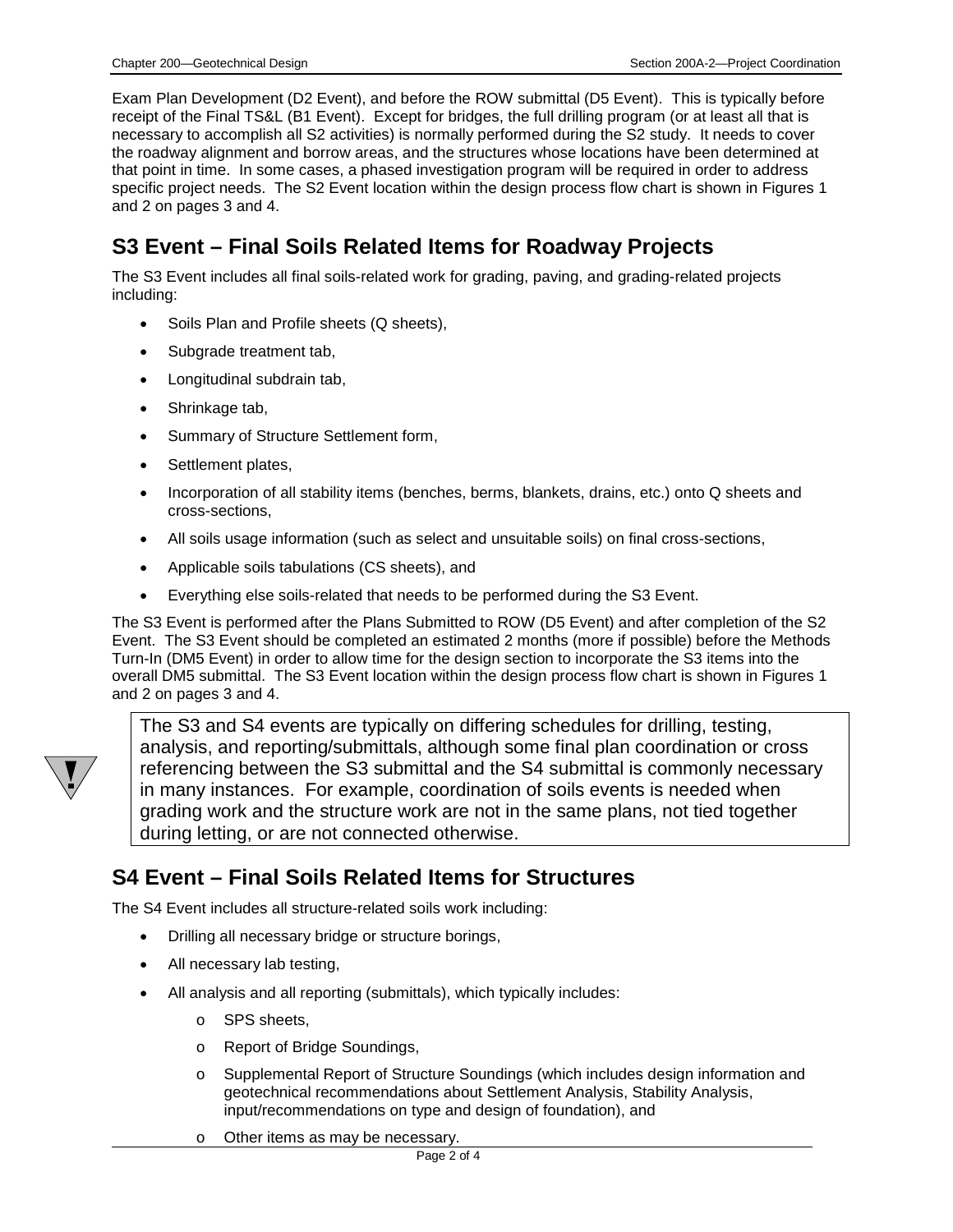- Core outs or other types of necessary ground improvements or remediations, and
- Other items pertaining to soils-related issues, requirements, or actions.

In some instances, core-outs, remediations, settlement plates, etc. that are identified and designed in the S4 Event need to be carried forward or backwards in to S3 work effort.

The S4 Event is performed after the Final TS&L (B1 Event), and may be performed either before or concurrent with the S3 Event, or in some circumstances, even after some or most of the S3 Event work has been completed. The S4 Event should be completed 12 to 15 months before the Final Bridge Plans (B3 Event) in order to provide sufficient time for the bridge designer to incorporate the S4 information into the bridge plans. The S4 Event location within the design process flow chart is shown in Figures 1 and 2.



**Figure 1:** Typical design process flow chart for Soils Design Events with Environmental Assessment (EA) or Environmental Impact Statement (EIS).

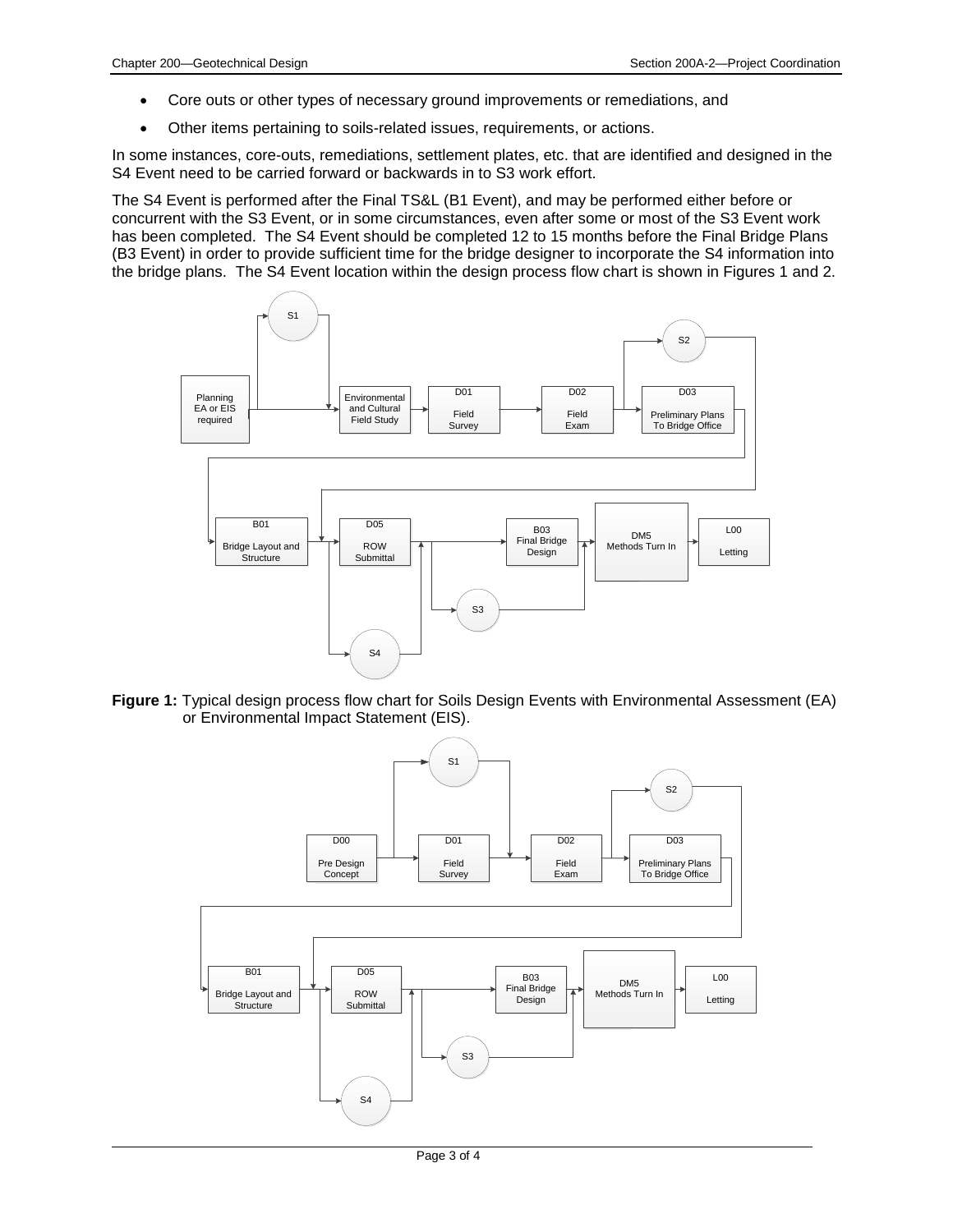**Figure 2:** Typical design process flow chart for Soils Design Events without Environmental Assessment (EA) or Environmental Impact Statement (EIS).